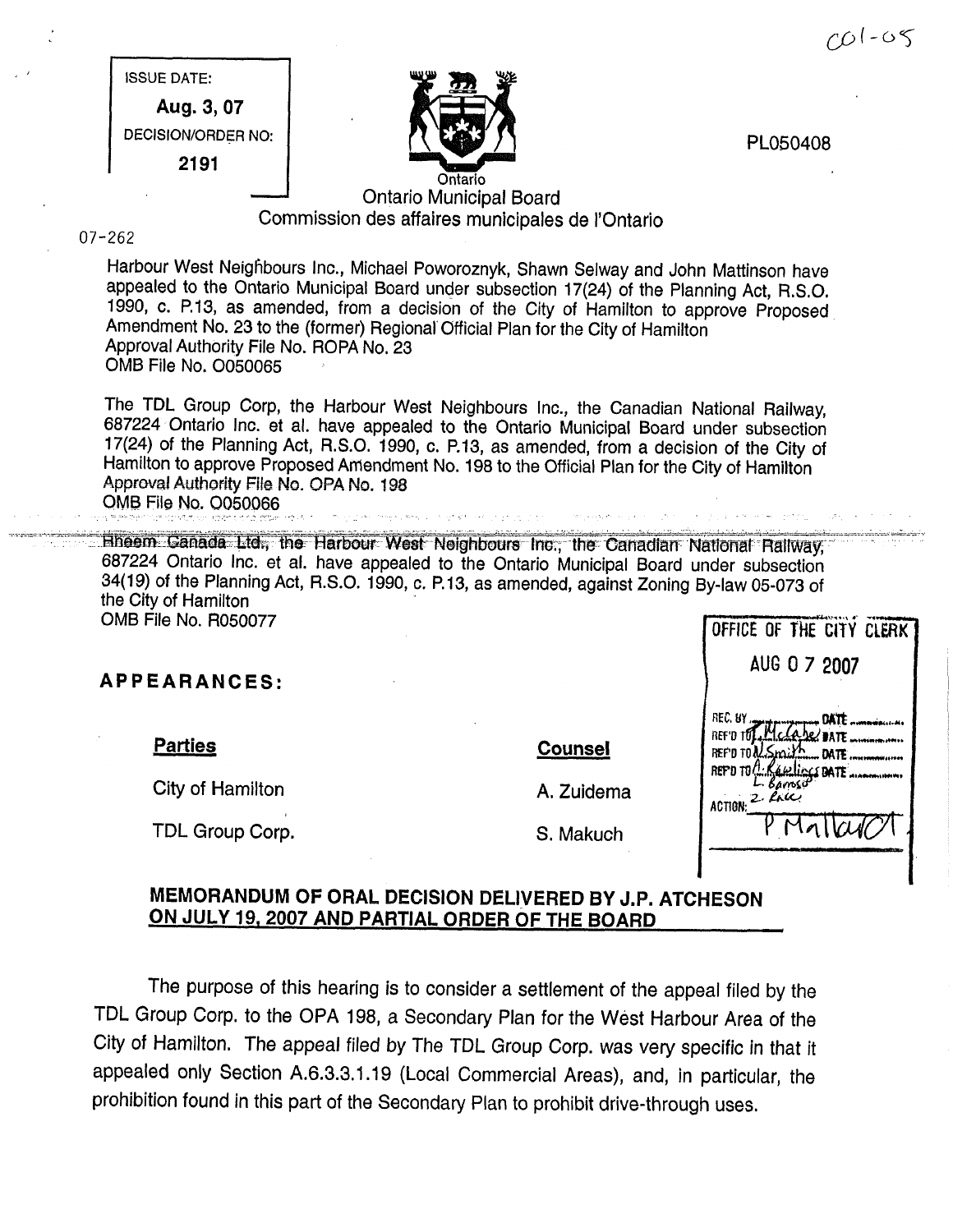advised the Board that The TDL Group Corp. is in full support of the modifications to OPA 198, as found in Exhibit 3.

The Board notes that no other parties or individuals were present.

i

The Board, after considering the evidence filed and the submission made, is satisfied that the settlement reached is an improvement over the existing policy directions found in OPA 198 and that this Official Plan Amendment should be amended as set out in Exhibit 3.

The Board notes that there are still outstanding appeals with respect to Official Plan Amendment 198 and as such, the Board will withhold its order as it relates to The TDL Group Corp. appeal and settlement until all of the other matters under appeal have been determined.

The Board commends the parties for their efforts in finding a settlement of this appeal.

Accordingly, and for the reason outlined in this decision:

THE BOARD ORDERS that the appeal of The TDL Group Corp. is allowed in part, and Official Plan Amendment 198 to the Official Plan of the City of Hamilton is modified, as set out in Attachment 1 to this decision, and as modified, is approved.

The Board will withhold its final Order in this matter pending the final disposition of the other matters still under appeal.

The Board may be spoken to should problems arise.

"J.P. ATCHESON"

J.P. ATCHESON MEMBER